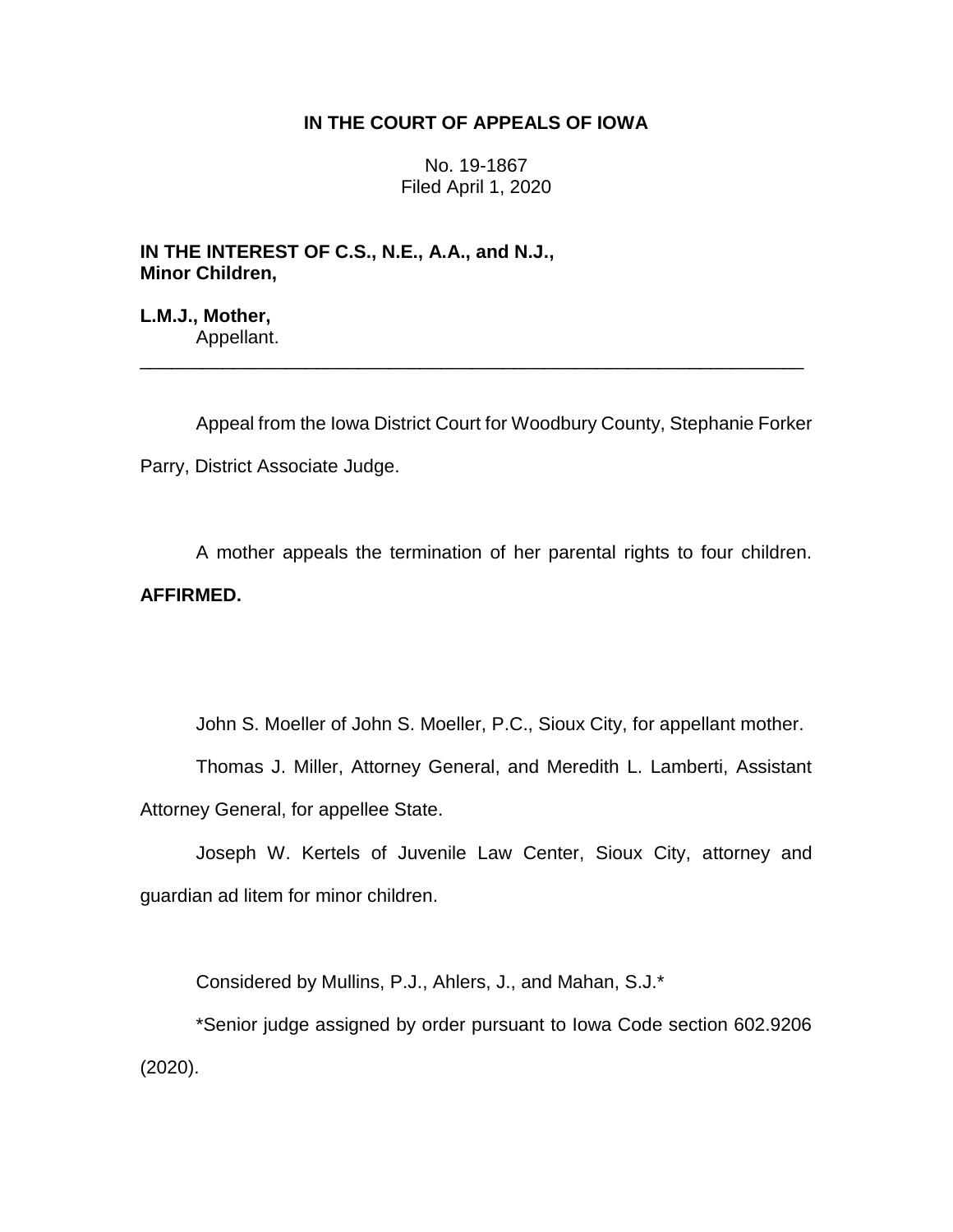### **MAHAN, Senior Judge.**

 $\overline{a}$ 

A mother appeals the termination of her parental rights to four children, born in 2006, 2010, 2014, and 2017.<sup>1</sup> She contends the State failed to prove the grounds for termination cited by the juvenile court. We affirm.

## *I***.** *Background Facts and Proceedings*

This family most recently came to the attention of the department of human services in September 2017,<sup>2</sup> when the mother gave birth to N.J., who tested positive for methamphetamine. The children were adjudicated in need of assistance but remained in the mother's care. The court ordered the mother to participate in substance-abuse treatment, random drug testing, and family safety, risk, and permanency services. The court also ordered the mother to "address all outstanding warrants."

A dispositional hearing took place in December 2017. The mother did not appear. The court received reports of the mother's dishonesty with service providers, failure to engage in services, and failure to properly care for the children. The department and guardian ad litem recommended the children be removed from the mother's care. The court ordered custody of the children with the department for placement in foster care.

The mother obtained a substance-abuse evaluation in January 2018. She tested positive for methamphetamine and amphetamines. The mother entered the

<sup>&</sup>lt;sup>1</sup> The parental rights of children's known and putative fathers were also terminated. They do not appeal.

 $2$  The department has been involved with this family "off and on since 2006," shortly after C.S.'s birth, due to the mother's recurrent methamphetamine use, abuse in the home, and safety concerns.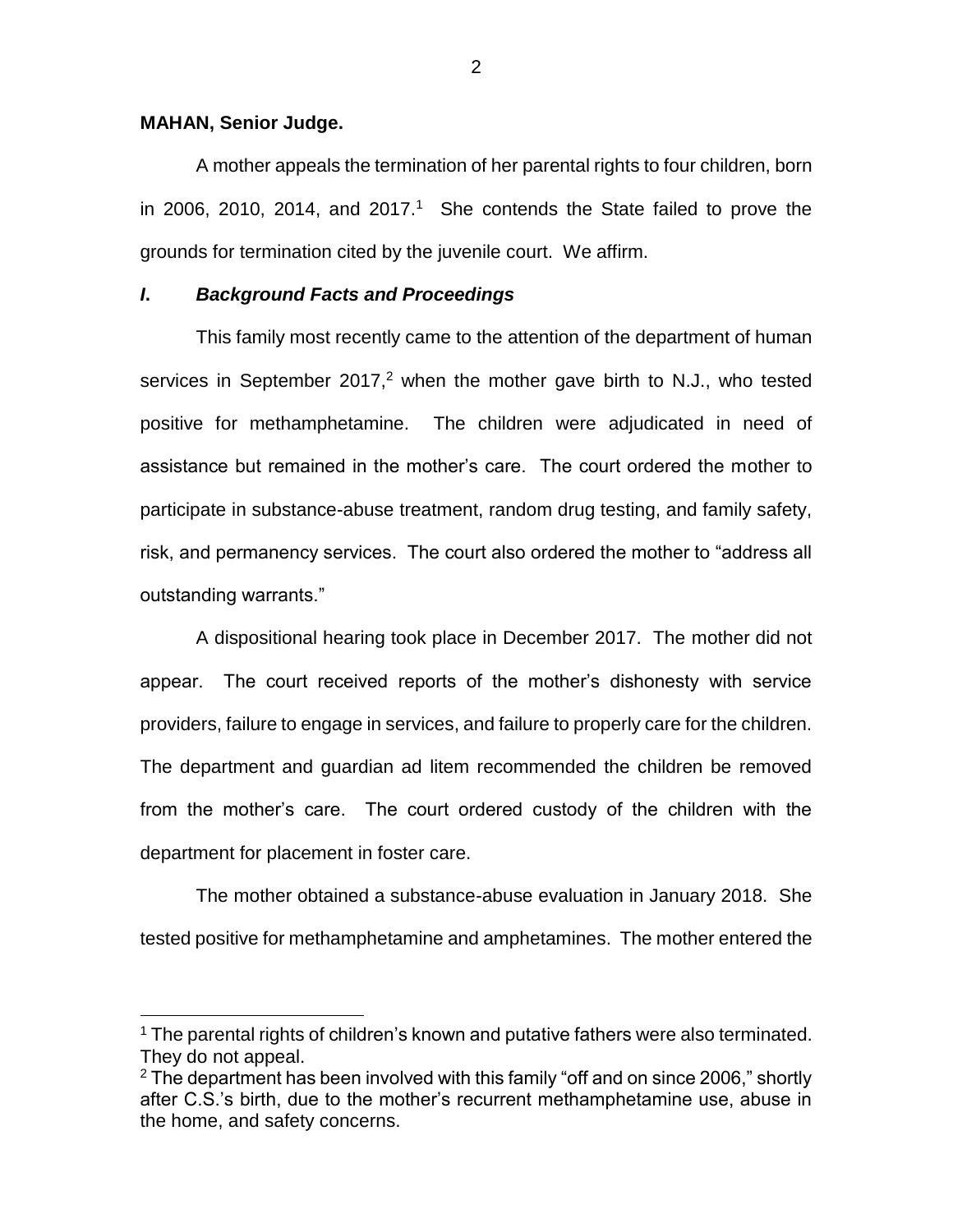Women & Children's Shelter, and the court ordered a trial home placement of the children with the mother. Despite the State's motion to terminate that placement, the court maintained it "so long as [the mother] remained in that facility." The court ordered the mother to participate in family treatment court. Unfortunately, in April, the mother was hospitalized due to a miscarriage, and her placement at the shelter was discontinued. The juvenile court's May 2018 dispositional review order observed the mother had "made progress on her treatment goals" and she was engaging in services and cooperating with providers. The court ordered the children to remain in a trial home placement with the mother in the family home.

The mother's progress was short-lived. She was soon released from family treatment court "due to her noncompliance." The mother was arrested for driving while barred as a habitual offender. She was also ordered to serve jail sentences for failure to pay child support and driving offenses. Following a December 2018 dispositional review hearing, the mother was taken into custody due to outstanding warrants and her failure to appear. The children were placed in foster care.

The mother received a psychological evaluation in January 2019, which recommended that she participate in therapy. The mother obtained a substanceabuse evaluation in February, which recommended that she participate in extensive outpatient treatment. The mother did not follow through with mentalhealth or substance-abuse treatment. She also failed to participate in the urinalysis (UA) call-in program as directed.

In March, the mother was arrested for driving while barred, and she pled guilty. She was to be released from jail in April. The court's April 2019 dispositional

3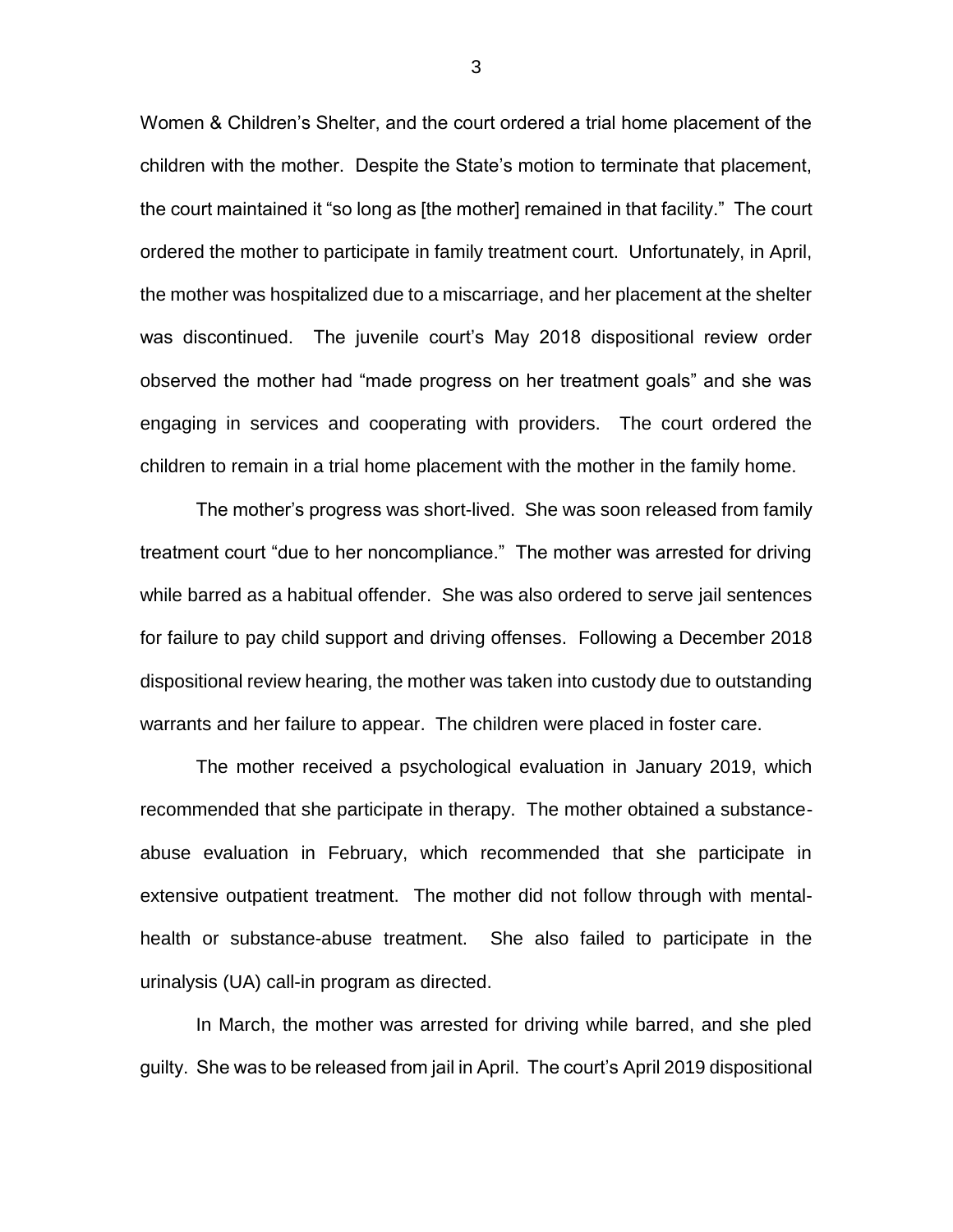review order noted the mother "has not engaged in the services recommended." The State filed a petition to terminate the mother's parental rights that same month.

The termination hearing was held in September. The mother was not present. The court received evidence that since her release from jail in April, the mother had missed "at least" twelve drug tests. The mother tested positive for methamphetamine in May, but she denied any drug use. The department caseworker further testified the mother had been discharged from substanceabuse and mental-health treatment for failure to attend. The in-home support worker testified the mother had been inconsistent with visitation and the oldest child was refusing to attend visits. Caseworkers and the guardian ad litem recommended termination of the mother's parental rights.

Following the termination hearing, the court entered its order terminating the mother's parental rights pursuant to Iowa Code section 232.116(1)(f) (2019) (concerning C.S., N.E., and A.A.), (h) (concerning N.J.), and (*l*) (concerning all children). The mother appeals.

### *II***.** *Standard of Review*

Appellate review of termination-of-parental-rights proceedings is de novo. *In re L*.*T*., 924 N.W.2d 521, 526 (Iowa 2019). Our primary consideration is the best interests of the children, *In re J*.*E*., 723 N.W.2d 793, 798 (Iowa 2006), the defining elements of which are the children's safety and need for a permanent home. *In re H*.*S*., 805 N.W.2d 737, 748 (Iowa 2011).

## *III***.** *Discussion*

The mother challenges the sufficiency of the evidence supporting the grounds for termination cited by the juvenile court. We may affirm if we find clear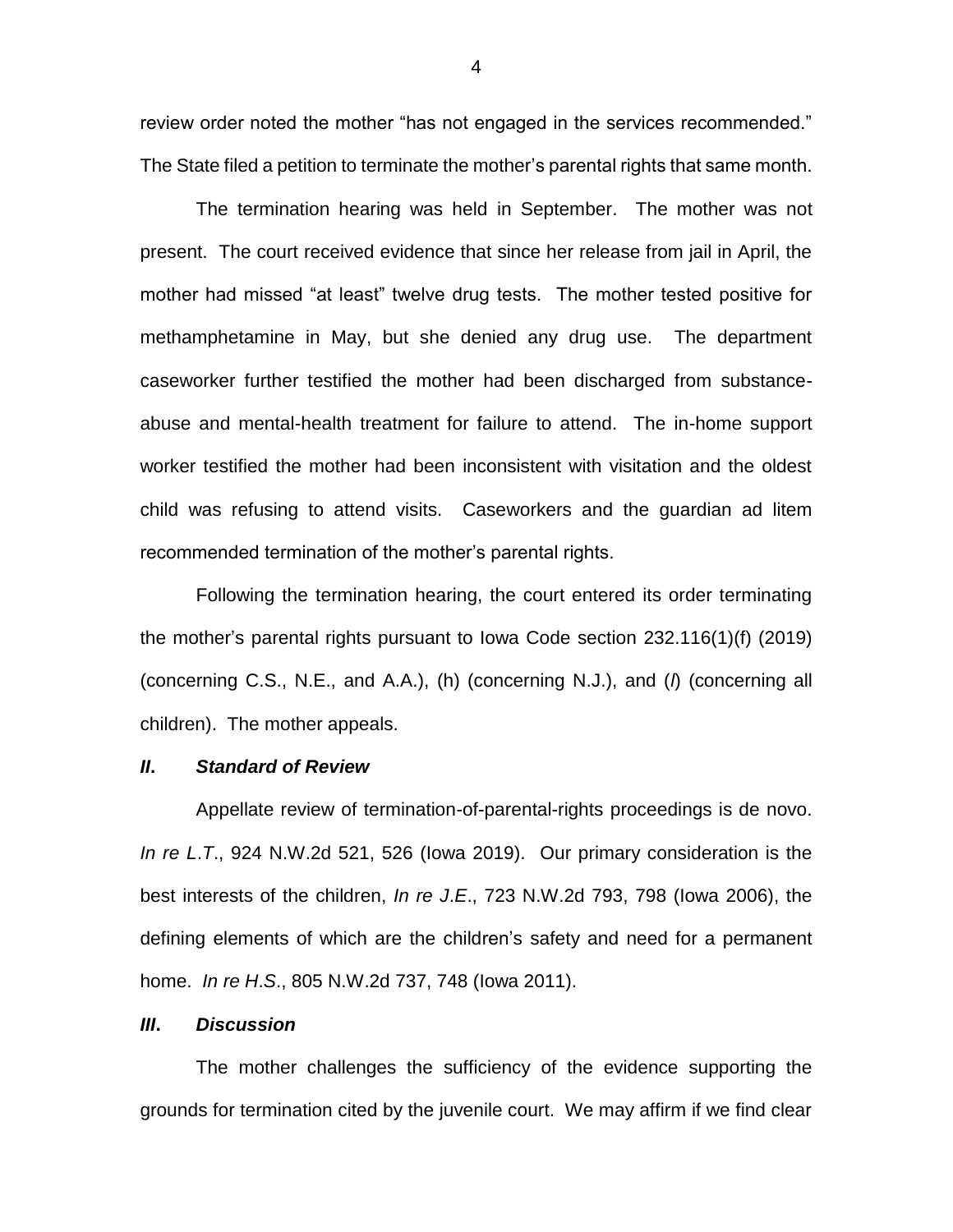and convincing evidence to support any of the statutory provisions. *See In re A*.*B*., 815 N.W.2d 764, 774 (Iowa 2012). We will focus on Iowa Code section 232.116(1)(f) and (h), which require proof of several elements including proof the children could not be returned to the mother's custody.

At the time of the termination hearing, the oldest child, who was thirteen years old, had been removed and adjudicated in need of assistance four separate times since his birth due in part to the mother's methamphetamine use. The juvenile court found, "Despite services offered/provided over the past decade, [the mother] has been unable or unwilling to stabilize her lifestyle." The court further found:

[The mother] has a severe substance-related disorder and presents a danger to herself or others as evidenced by prior acts. She has not been actively involved in substance-abuse treatment. She tested positive for methamphetamine use in May 2019 and there is no evidence she has ceased her use. She has refused UA's and has not been consistent or honest in treatment. [The mother] was discharged from services . . . in late-August due to her lack of attendance. She was involved in their co-morbidity sessions, which addressed both her mental health and chemical dependency. The sessions were a combination of individual and group sessions. [The mother] has never remained clean and sober over the past decade despite the numerous treatment programs she was encouraged to attend. There is clear and convincing evidence that [the mother]'s prognosis indicates that the children will not be able to be returned to [the mother]'s custody within a reasonable period of time considering the children's ages and need for a permanent home.

We concur in the court's finding that the children could not be returned to the mother's custody at the time of the termination hearing. Iowa Code section 232.116(1)(f) and (h) were satisfied.

The mother also challenges the services provided and claims she demonstrated an ability to fully engage in services. To the contrary, the record